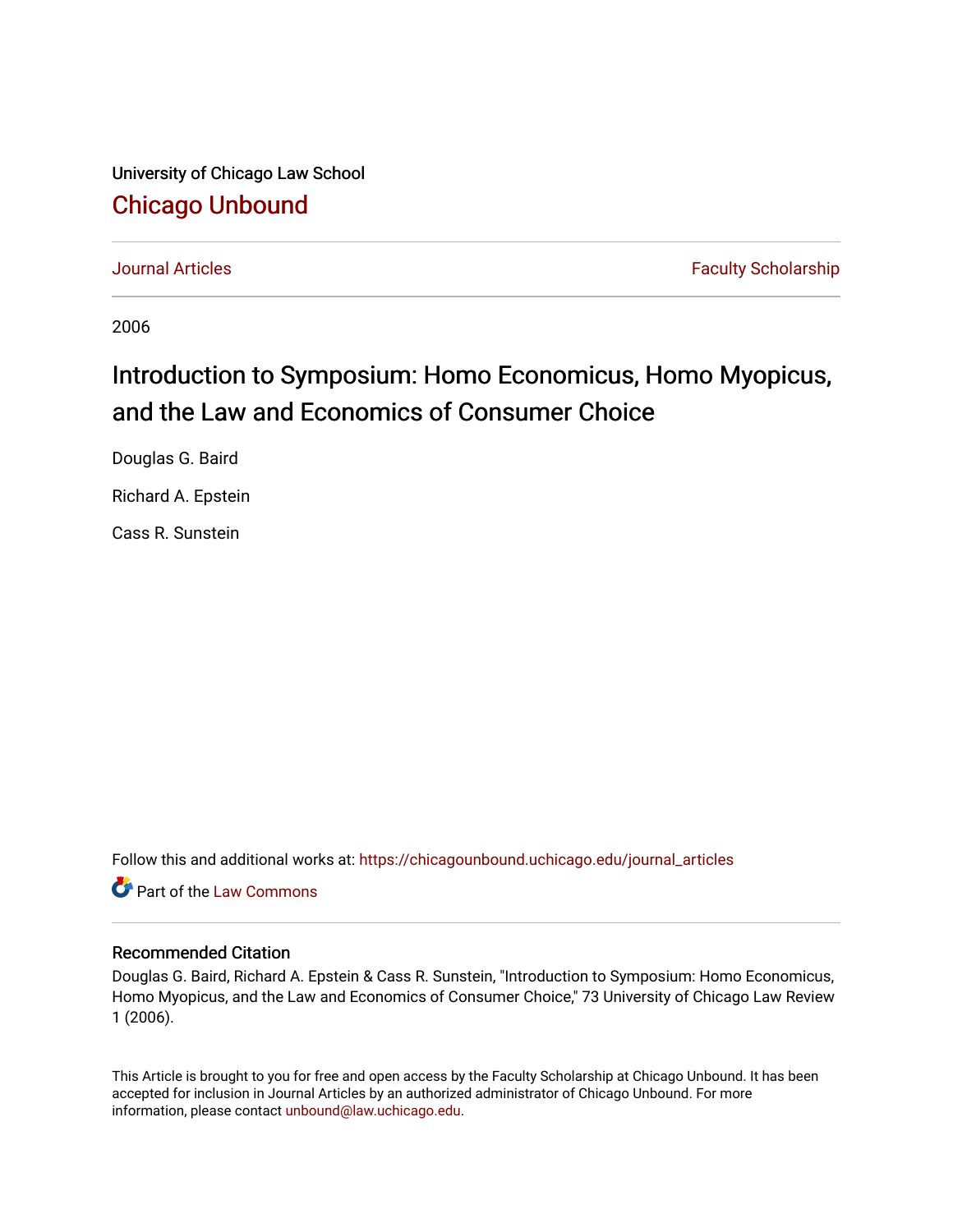## **The University of Chicago Law Review**

Volume 73 Winter 2006 Number 1

**0** *2006 by The University of Chicago*

## **Symposium on the Law and Economics of Consumer Choice**

This issue brings together the essays presented at a two-day conference at The University of Chicago Law School in June **2005.** Entitled *Homo Economicus, Homo Myopicus, and the Law and Economics of Consumer Choice,* the essays grow out of the recognition that our understanding of the law that regulates individual consumers is undergoing dramatic change.

American consumers file for bankruptcy at twice the rate of ten years ago, and in April Congress passed the most sweeping changes in consumer bankruptcy law in more than a' quarter century. Computerbased credit scoring models and credit cards now replace elaborate paperwork and interviews with bank loan officers. Securitization of credit card receivables allows individual consumers to access global capital markets. Credit card loans increased from 4 percent of total consumer credit in **1970** to about 42 percent in 2002.' The amount of credit available through cards now exceeds \$4 trillion.

These changes present a distinct challenge for the law and lawmakers. In the past, the unavailability of credit and the inability to assess the ability of high-risk debtors to repay their loans put a ceiling on the debts that individuals incurred. Today much more depends on the ability of individuals to make sensible decisions about how much to borrow and when.

At the same time that individuals are more empowered to decide when and how much to borrow over the course of their lives, our ability to analyze and understand consumer behavior has increased. Behavioral law and economics has enriched our account of how individu-

**I** David **S.** Evans and Richard Schmalensee, *Paying with Plastic: The Digital Revolution in Buying and Borrowing* **97** (MIT **2d** ed **2005).**

**<sup>2</sup> Id** at **95.**